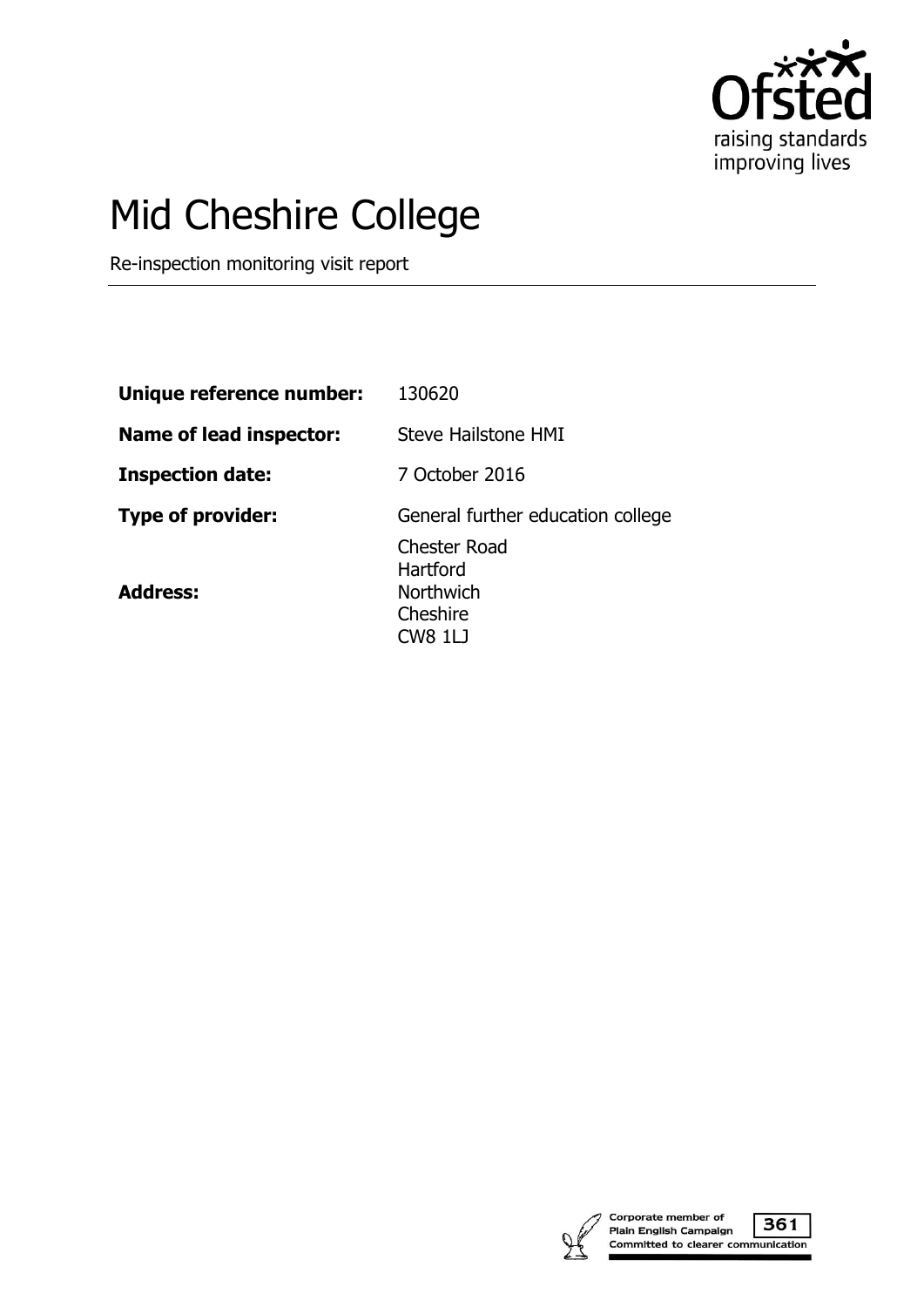

# **Monitoring visit: main findings**

# **Context and focus of visit**

This is the second re-inspection monitoring visit to Mid Cheshire College following publication of the inspection report on 3 March 2016 which found the college to be inadequate overall. At the inspection, outcomes for learners, the quality of teaching, learning and assessment, personal development, behaviour and welfare, and the effectiveness of leadership and management were judged to be inadequate. Inspectors graded three provision types; 16 to 19 study programmes and adult learning programmes were judged to be inadequate, and apprenticeships were judged to be good.

This second monitoring visit focused on the improvement action plan, improving outcomes for learners, quality improvement, meeting the requirements of study programmes, governance, and safeguarding.

# **Themes**

**What progress have leaders and managers made in producing and implementing a clear action plan in response to the areas for improvement identified at the last inspection? Reasonable progress**

Leaders and managers have re-written the post-inspection action plan following the first monitoring visit. The new plan is clearer, and includes specific actions for improvement that relate to weaknesses identified at the previous inspection and the first monitoring visit. It also indicates appropriate target dates for completion of actions.

The plan includes a section for recording the progress that leaders and managers are making in tackling areas for improvement, and the impact of their actions. This indicates that leaders and managers have taken many actions, particularly since the interim principal and senior team took up their posts in July 2016. These include introducing new performance management arrangements and increasing the volume of lesson observations that managers carry out. However, the plan does not prioritise the actions that are most urgent, or provide a full enough evaluation of progress so far in responding to the most important priorities for the college such as the quality of teaching and assessment and performance management.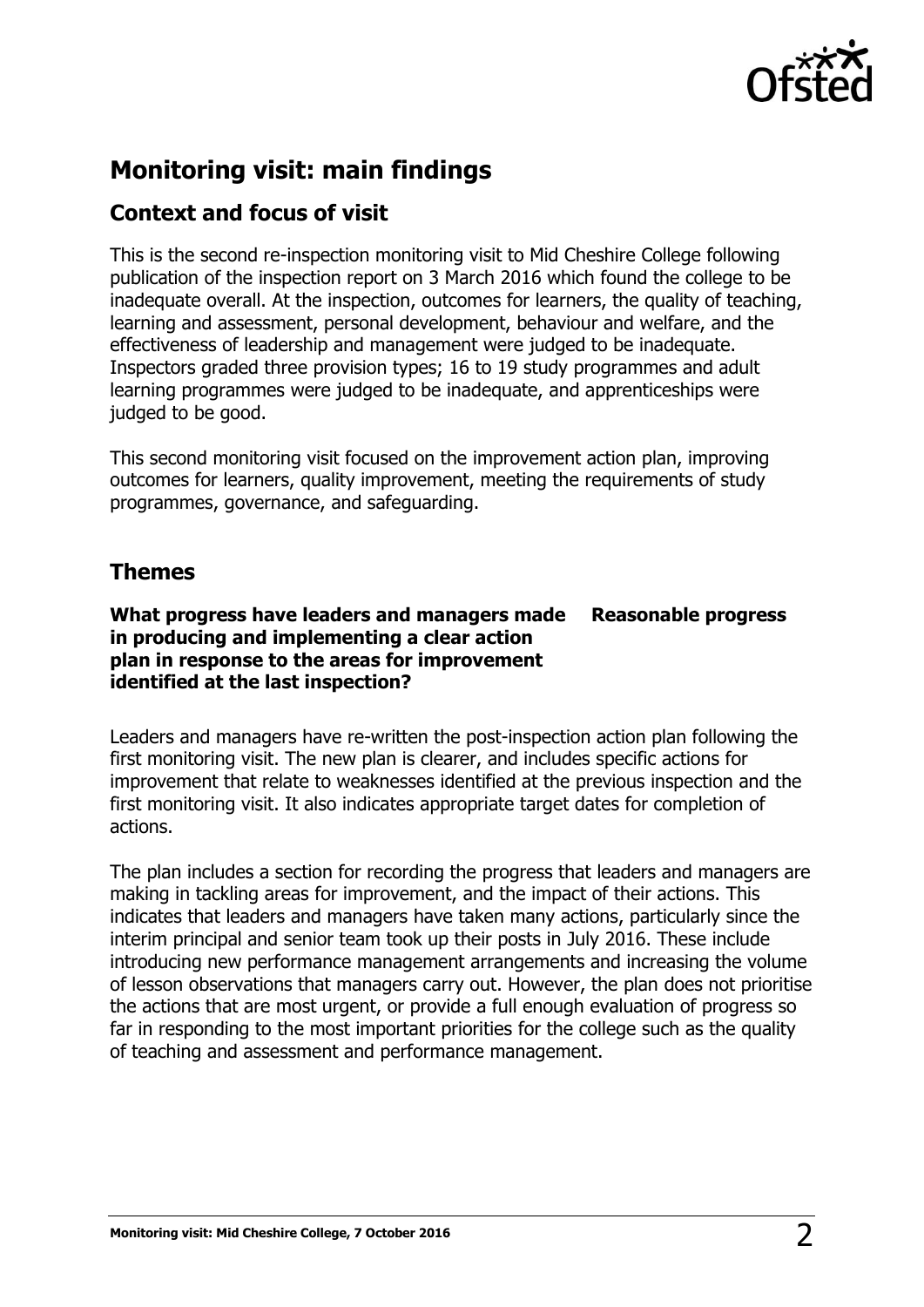

## **How successfully are leaders and managers taking action to ensure that current learners make good progress and achieve their potential?**

**Insufficient progress**

The college's data for 2015/16 indicates that improvements have been made in learners' achievement in a number of areas including GCSE English, public services, and information and communication technology. However, in many other areas, achievement rates fell further in 2015/16. Too few learners achieved their qualifications on diploma courses and level 2 courses, and achievement rates were too low in many subject areas including health and social care, science and mathematics, construction, engineering, and hairdressing.

Too many current learners are making insufficient progress as a result of poorquality teaching, learning and assessment. Leaders and managers have not yet taken sufficient action to ensure that all teachers have high expectations of what their learners can achieve. As a result, a culture of low expectations persists in the college.

#### **What progress have leaders and managers made in strengthening arrangements to improve the quality of teaching, learning and assessment? Insufficient progress**

Leaders and managers have taken a number of actions to improve the quality of teaching, learning and assessment. They have appointed teaching and learning mentors whose role includes supporting underperforming teachers to improve their practice. They have increased the volume and frequency of training and development for teachers. A new assessment policy and a schedule for monitoring learners' progress are in place. However, these actions have had insufficient impact on the quality of provision, and too much teaching, learning and assessment is still weak. Too many lessons lack purpose, teachers too often use unchallenging and inappropriate activities, and too much checking of learning during lessons is superficial and poorly recorded. In a few lessons, learners quickly become bored and demonstrate poor attitudes to their learning. Additional support for learners who need extra help is weak.

Leaders and managers have identified accurately many of the weaknesses in teaching, learning and assessment through recent lesson observations. Increased rigour in performance management has resulted in a number of the weakest teachers leaving the college. However, managers' interventions to improve poor practice among many other teachers are not rapid enough and, as a result, too many learners are making insufficient progress. Twelve new curriculum managers have recently taken up post, but senior leaders have not yet assured themselves that these managers have the appropriate skills to improve standards quickly.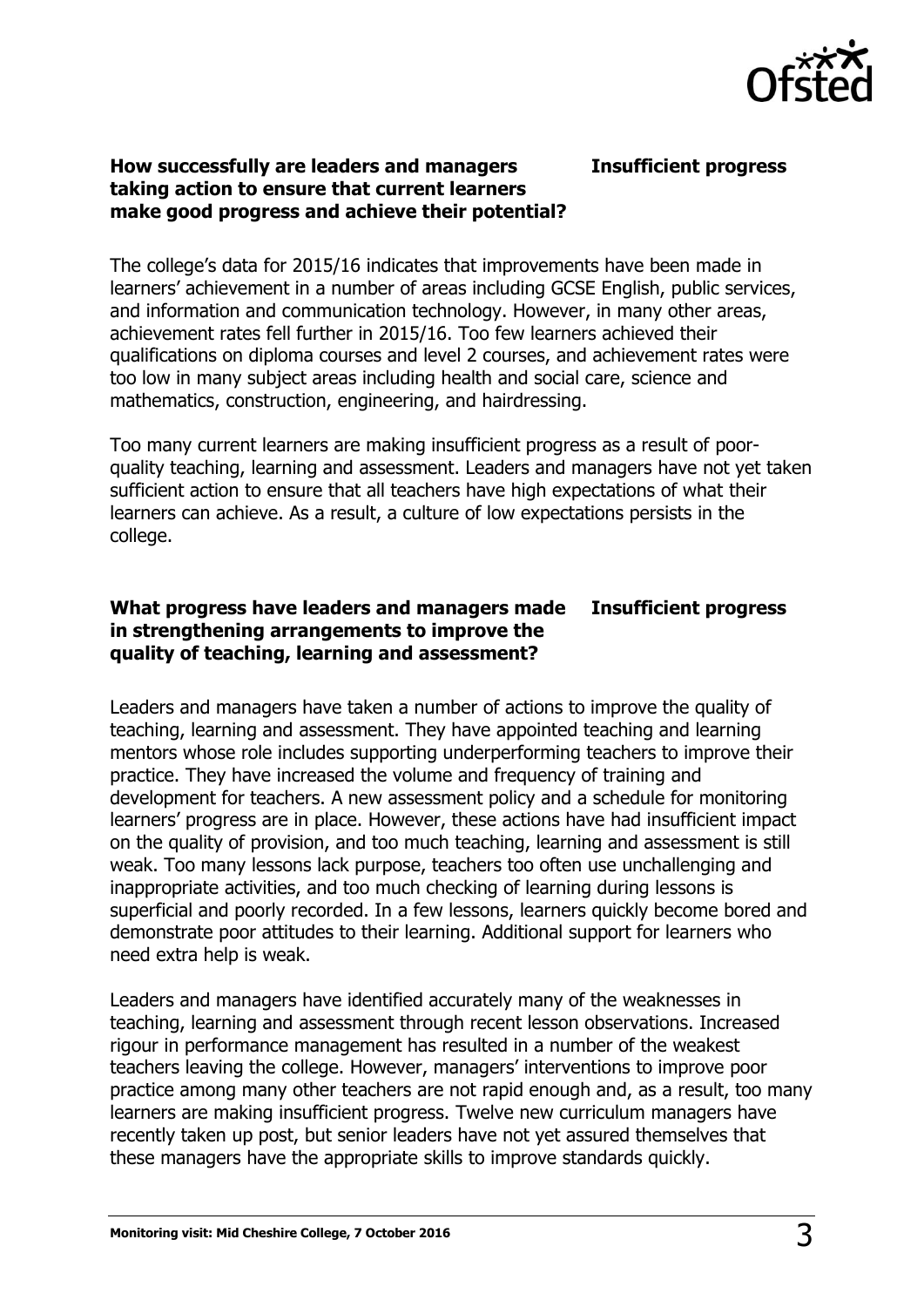

The senior leadership team have taken action to improve learners' attitudes to their study and their readiness for work. They have improved the learning environment in many areas of the college, and resources and working practices now reflect industry standards in many vocational areas including, for example, in hairdressing and beauty salons. Leaders and managers are more visible around the college, and they challenge learners to arrive on time and be ready for study. However, these actions have not yet improved all aspects of behaviour sufficiently; too many learners still do not wear their identity badges, and many continue to use the entrance of the college as a smoking area, despite this being prohibited.

## **What action has been taken to ensure that the college fully meets the requirements of 16 to 19 study programmes, and how effective has it been?**

Almost half of learners on study programmes did not have the opportunity to carry out a work experience placement in 2015/16. Planning to ensure that all learners carry out a placement in 2016/17 is well advanced, and learners are fully aware that work experience forms an important part of their study programme.

Leaders and managers have revised the study programme timetable significantly to increase levels of attendance in English and mathematics lessons. Learners no longer attend these lessons on a different day to their vocational lessons; instead lessons take place throughout the week. As a result, attendance in the first few weeks has improved. However, too much teaching in English and mathematics remains weak, which limits learners' progress in these subjects and means that their level of interest and motivation is low.

In many vocational lessons, teachers place a greater emphasis on improving learners' English and mathematical skills, and often make good reference to how learners will use these skills in the workplace. However, written work is often not at the standard required for the jobs to which learners aspire. Learners receive insufficient guidance on how they can improve the accuracy of their written work.

## **What progress has been made in ensuring that governors have sufficiently detailed information about the college's performance so that they can hold leaders and managers to account effectively?**

## **Reasonable progress**

**Reasonable progress**

Since the previous monitoring visit, leaders and managers have introduced an improved system for gathering and analysing data. Governors, leaders and managers now receive accurate reports about learners' attendance, progress and achievement.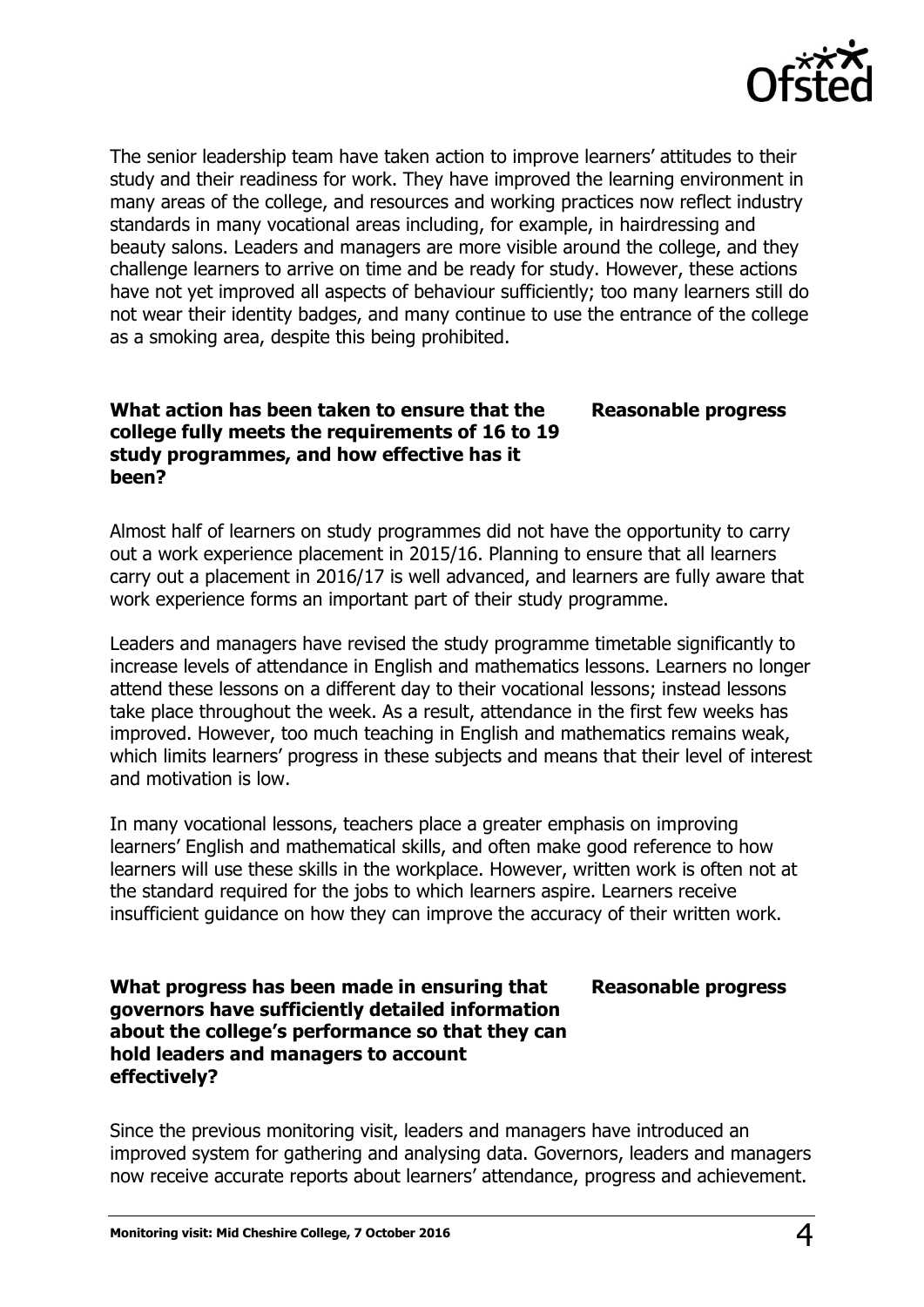

Governors are now beginning to use the information that they receive to hold leaders and managers to account for the college's performance.

The new chair of governors has a good understanding of the challenges that the college faces, and of the actions that need to be taken to improve performance. These include improving achievement rates where they are too low, tackling underperformance in teaching, learning and assessment, and improving the expectations that teachers have for their learners. The composition of the governing body has been strengthened by the recent appointment of new members with expertise in the further education sector.

#### **What progress have leaders and managers made in ensuring that safeguarding policies and procedures are implemented fully to keep staff and learners safe? Reasonable progress**

Since the previous monitoring visit, leaders and managers have improved safeguarding arrangements, and safeguarding is now effective.

The number of staff with responsibility for ensuring effective safeguarding has increased, and an interim vice-principal now leads a new safeguarding team of four staff. The new team has carried out training activity to improve the understanding of safeguarding among all staff. This includes training in partnership with the local authority on how to ensure that learners are safe and know how to report any concerns, and training on the 'Prevent' duty. Further training to extend the understanding of staff on how to keep learners safe from the risks of radicalisation and extremism is planned to take place during this term. All governors, staff and learners now carry cards that provide clear information about how to report any safeguarding concerns.

Induction for new learners includes appropriate coverage of safeguarding, and the tutorial programme includes relevant activities to improve learners' understanding of how to stay safe from all risks. A recent survey of learners' views indicated that almost all learners feel safe and know how to report concerns.

Leaders and managers have acted quickly to tackle other safeguarding concerns raised at the previous monitoring visit. They have improved security at the Hartford campus and the arrangements for carrying out fire drills. New software installed on computers means that learners can no longer access inappropriate online material. The risk assessment of potential work experience placements has a much stronger focus on ensuring that learners are safe while on placement.